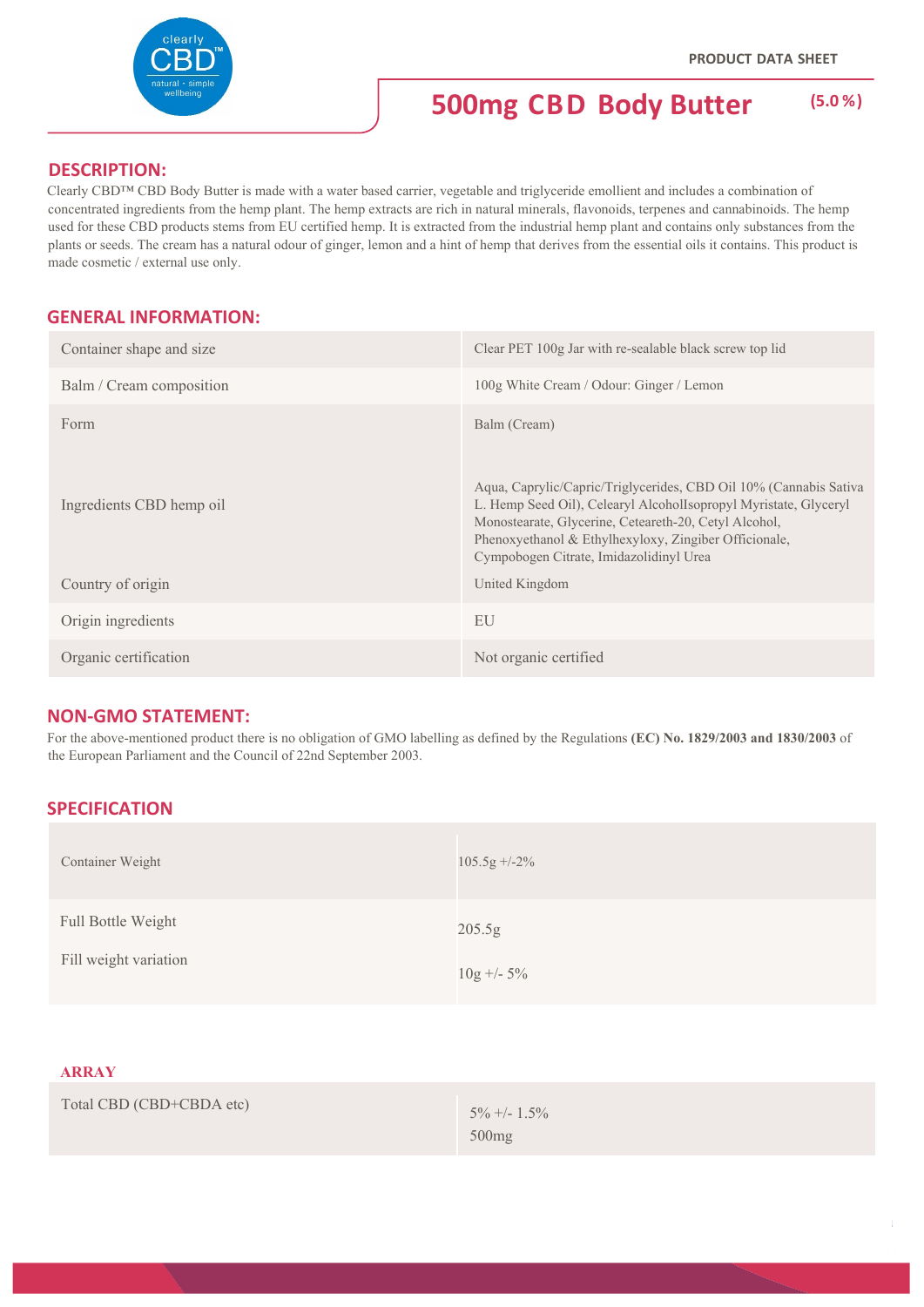

| Tetrahydrocannabinol (THC) | $< 0.05\%$ |
|----------------------------|------------|
|----------------------------|------------|

#### **HEAVY METALS**

| Lead                               | $<$ 3.0 ppm                       |
|------------------------------------|-----------------------------------|
| Cadmium                            | $< 1.0$ ppm                       |
| Mercury                            | $< 0.1$ ppm                       |
| Arsenic                            | $< 1.0$ ppm                       |
|                                    |                                   |
| <b>TOXINS</b>                      |                                   |
| Aflatoxin B1                       | $< 2.0$ ppb                       |
| Sum of Aflatoxins (B1, B2, G1, G2) | $< 4.0$ ppb                       |
| POLYAROMATIC HYDROCARBON           |                                   |
| Benzo(a)pyrene                     | $< 10.0$ ppb                      |
| Sum of PAH4                        | $< 50.0$ ppb                      |
| POLYAROMATIC HYDROCARBON           |                                   |
| Benzo(a)pyrene                     | $< 10.0$ ppb                      |
| Sum of PAH4                        | $< 50.0$ ppb                      |
|                                    |                                   |
| <b>ENDOCRINAL PERTURBATORS</b>     |                                   |
| Dioxins and PCB's                  | Conform Regulation (EU) 1881/2006 |
|                                    |                                   |
| <b>PHYTOSANITARY</b>               |                                   |
| Pesticides                         | Conform Regulation (EU) 1881/2006 |
|                                    |                                   |
| <b>MICROBIOLOGY</b>                |                                   |
| <b>Total Plate Count</b>           | $<$ 10.000 cfu / g                |
| Yeast and Moulds                   | $<1000$ cfu / g                   |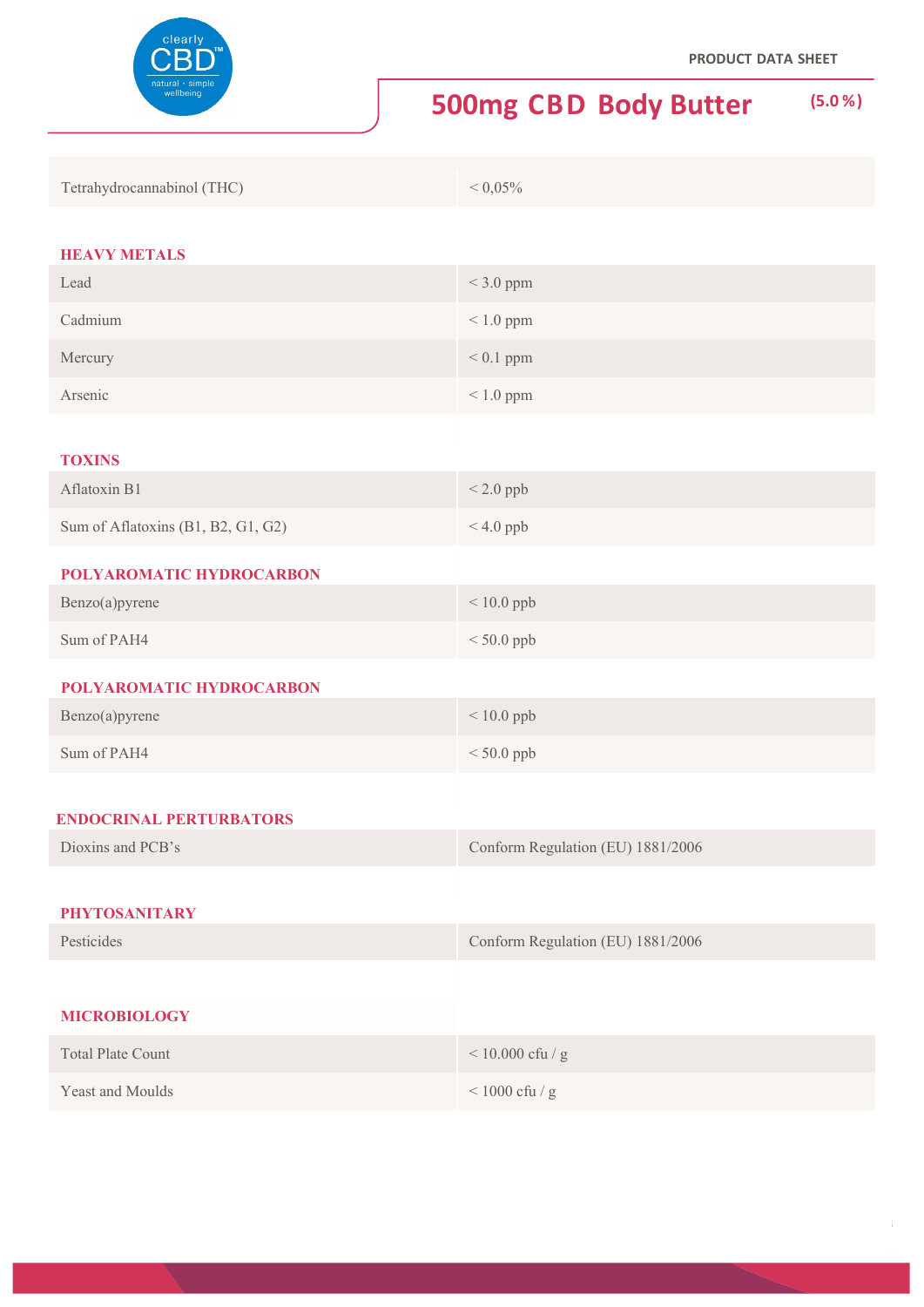

#### **ALLERGENS:**

Information concerning Annex II of Regulation (EU) **No 1169/2011** of the European Parliament and of the Council of 25th October 2011 and its amendment (EU) **No 78/2014** on substances or products causing allergies or intolerances:

| Contains allergens which have to be labelled according to the above-mentioned regulations as ingredients:                                           | No             |
|-----------------------------------------------------------------------------------------------------------------------------------------------------|----------------|
| Cereals containing gluten, namely: wheat (such as spelt and Khorasan wheat), rye, barley, oats or their hybridised strains,<br>and products thereof | N <sub>o</sub> |
| (Comment: Contains mannitol derived from wheat and/or maize; contains dextrose derived from wheat.)*                                                | N <sub>o</sub> |
| Crustaceans and products thereof                                                                                                                    | N <sub>o</sub> |
| Eggs and products thereof                                                                                                                           | N <sub>o</sub> |
| Fish and products thereof                                                                                                                           | N <sub>o</sub> |
| Peanuts and products thereof                                                                                                                        | No             |
| Soybeans and products thereof                                                                                                                       | N <sub>o</sub> |
| Milk and products thereof (including lactose)                                                                                                       | N <sub>o</sub> |
| Nuts (i.e. almond, hazelnut, walnut, cashew, pecan nut, Brazil nut, pistachio nut, macadamia nut and<br>Queensland nut) and products thereof        | N <sub>o</sub> |
| Celery and products thereof                                                                                                                         | N <sub>o</sub> |
| Mustard and products thereof                                                                                                                        | N <sub>o</sub> |
| Sesame seeds and products thereof                                                                                                                   | N <sub>o</sub> |
| Sulphur dioxide and sulphites at concentrations of more than 10 mg/kg or 10 mg/litre in terms of total SO2                                          | N <sub>o</sub> |
| Lupin and products thereof                                                                                                                          | N <sub>o</sub> |
| Mollusc and products thereof                                                                                                                        | N <sub>o</sub> |

\* exempt from allergen labelling according to Annex II of Regulation (EU) No 1169/2011

#### **APPLICATIONS AND USE:**

As far as the knowledge goes for the Clearly CBD™ CBD Body Butter fulfil all EU cosmetic requirements. In regards to CBD, within the EU, there could be regional regulation and legislations in place, with specific requirements for cosmetics based on hemp *(Cannabis sativa* L.*).* Clearly CBD™ assumes no liability, it is the own responsibility of every customer to check possible additional requirements and the legal status of bringing this product on the market within a certain country or region.